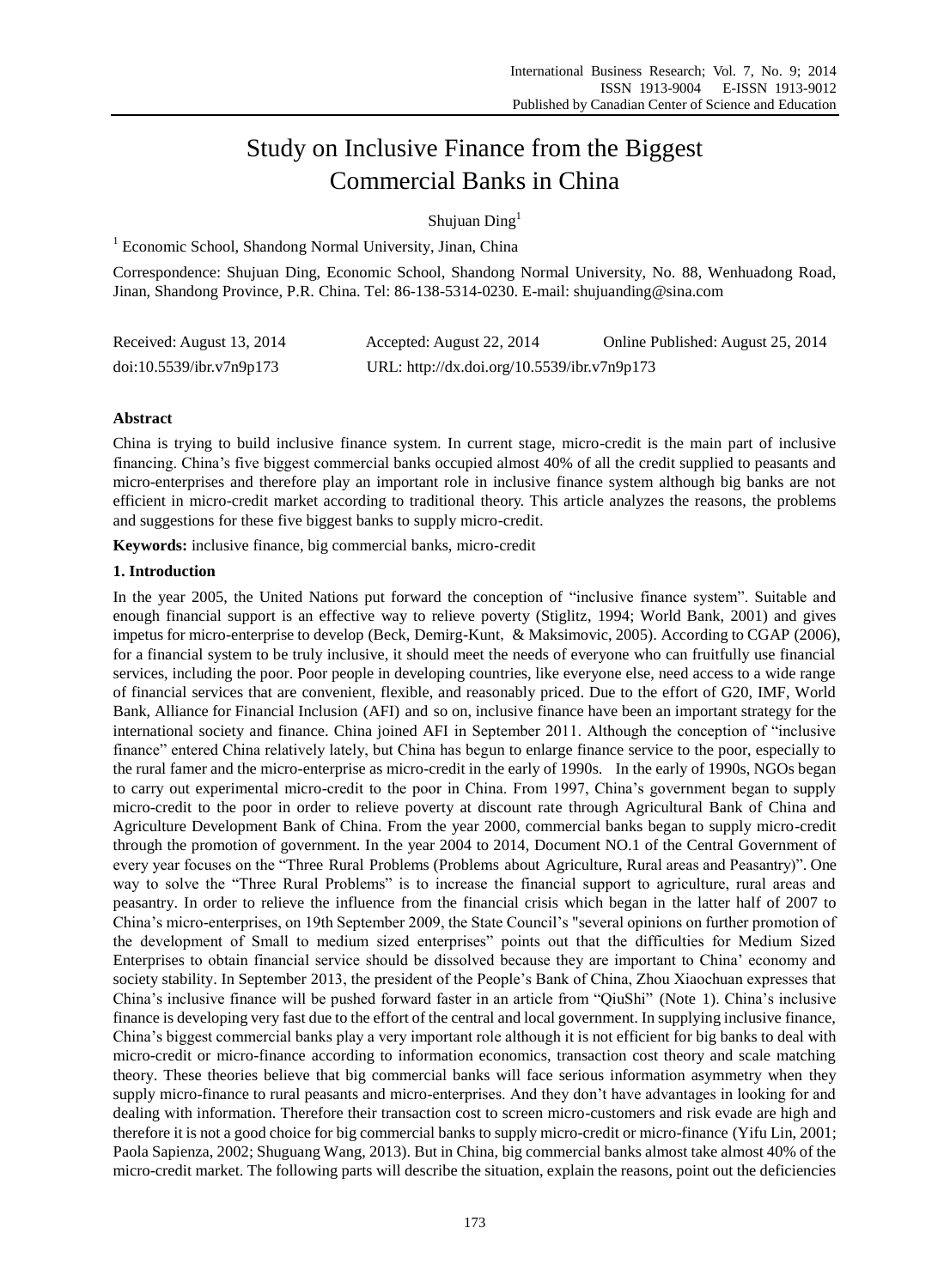and give the suggestions for these banks to improve supply of micro-credit.

#### **2. The Current Situation for the Biggest Banks to Provide Inclusive Finance**

The biggest commercial banks include Agriculture Bank of China (ABC), Industrial and Commercial Bank of China (ICBC), China Construction Bank (CCB), Bank of China (BOC), Bank of Communications (BCM). In the end of 2013, the five banks' assets occupied 43.3% of the whole banking. There are two basic ways for these banks to take part in inclusive finance, the direct way and the indirect way. The direct way means they supply inclusive finance to micro-enterprise or peasants through their own branches or sub-branches. The indirect way means they supply inclusive finance through other financial institution which may be controlled by these banks. Because the direct way is far more important than the indirect way now, therefore, this article mainly analyzes the direct way.

| Year | <b>Banks</b>                | ABC   | CCB  | <b>ICBC</b> | <b>BOC</b> | <b>BCM</b> | Total |
|------|-----------------------------|-------|------|-------------|------------|------------|-------|
| 2013 | Outstanding Loan (CNY bil.) | 2348  | 1624 | 2000        | 1065       | 541        | 7578  |
|      | Portion in All Banking(%)   | 11.23 | 7.77 | 9.57        | 5.10       | 2.59       | 36.26 |
| 2012 | Outstanding Loan (CNY bil.) | 2049  | 1275 | 1757        | 931        | 478        | 6490  |
|      | Portion in All Banking(%)   | 11.64 | 7.24 | 9.98        | 5.29       | 2.72       | 36.88 |
| 2011 | Outstanding Loan (CNY bil.) | 1752  | 1050 | 1462        | 625        | 385        | 5274  |
|      | Portion in All Banking(%)   | 12.00 | 7.19 | 10.01       | 4.28       | 2.64       | 36.12 |

Table 1. The outstanding loan related to agriculture in the end of year 2013

Note: in the end of 2013, 2012, 2011, the outstanding loan related to agriculture is separately CNY 20900 billion, 17600 billion, 14600 billion.

Source: Chinese Banking Regulatory Commission Annual Report 2011-2013; Corporate Social Responsibility Report 2011-2013 from ABC, CCB, CCB, BOC, BCM.

|      | <b>Banks</b>                | ABC  | CCB  | <b>ICBC</b> | <b>BOC</b> | <b>BCM</b> | Total |
|------|-----------------------------|------|------|-------------|------------|------------|-------|
| 2013 | Outstanding Loan (CNY bil.) | 813  | 989  | 1870        | 918        | 1248       | 5838  |
|      | Portion in All Banking(%)   | 4.58 | 5.57 | 10.53       | 5.17       | 7.03       | 32.87 |
| 2012 | Outstanding Loan (CNY bil.) | 560  | 745  | 1840        | 823        | 1123       | 5091  |
|      | Portion in All Banking(%)   | 3.79 | 5.04 | 12.46       | 5.57       | 7.60       | 34.47 |
| 2011 | Outstanding Loan (CNY bil.) | 575  | 914  | 1690        | 745        | 923        | 4847  |
|      | Portion in All Banking(%)   | 4.66 | 7.41 | 13.70       | 6.04       | 7.48       | 39.28 |

Table 2. The outstanding loan related to micro-enterprises in the end of year 2013

Note: in the end of 2013, 2012, 2011, the outstanding loan to micro-enterprises is separately CNY 17760 billion, CNY 14770, CNY 12340.

Source: Chinese Banking Regulatory Commission Annual Report 2011-2013; Corporate Social Responsibility Report 2011-2013 from ABC, CCB, ICBC, BOC, BCM.

As table 1 and table 2 shows, each of the five biggest commercial banks engages in micro-credit to peasants and micro-enterprises. In the area of micro-credit to peasants, Agriculture Bank of China (ABC) supplies the most and occupies one third of all the micro-credit from the five banks. Agriculture Bank of China (ABC) was rebuilt in 1979 as a special bank to serve the rural area. In the middle of 1990s, state-owned banks' reform began. In 1994, Agriculture Development Bank of China was built up and policy finance was separated for Agriculture Bank of China (ABC) and the left is commercial finance. In the year 1996, Agriculture Bank of China (ABC) began to withdraw sharply from the rural market to reduce the cost. But rural finance became a more serious problem day after day especially after the state-owned banks reform and large-scale branches reduction. In the year 2007, the ―national financial work conference‖ requires that shares system reform of Agriculture Bank of China (ABC) should be joined with the rural financial reform. Therefore Agriculture Bank of China (ABC) is requested to face ―Three Rural Problems‖ and Agriculture Bank of China began to increase the financial service to rural area and it is the only bank that has branches in all counties or sub-county areas. As a consequence of its effort on rural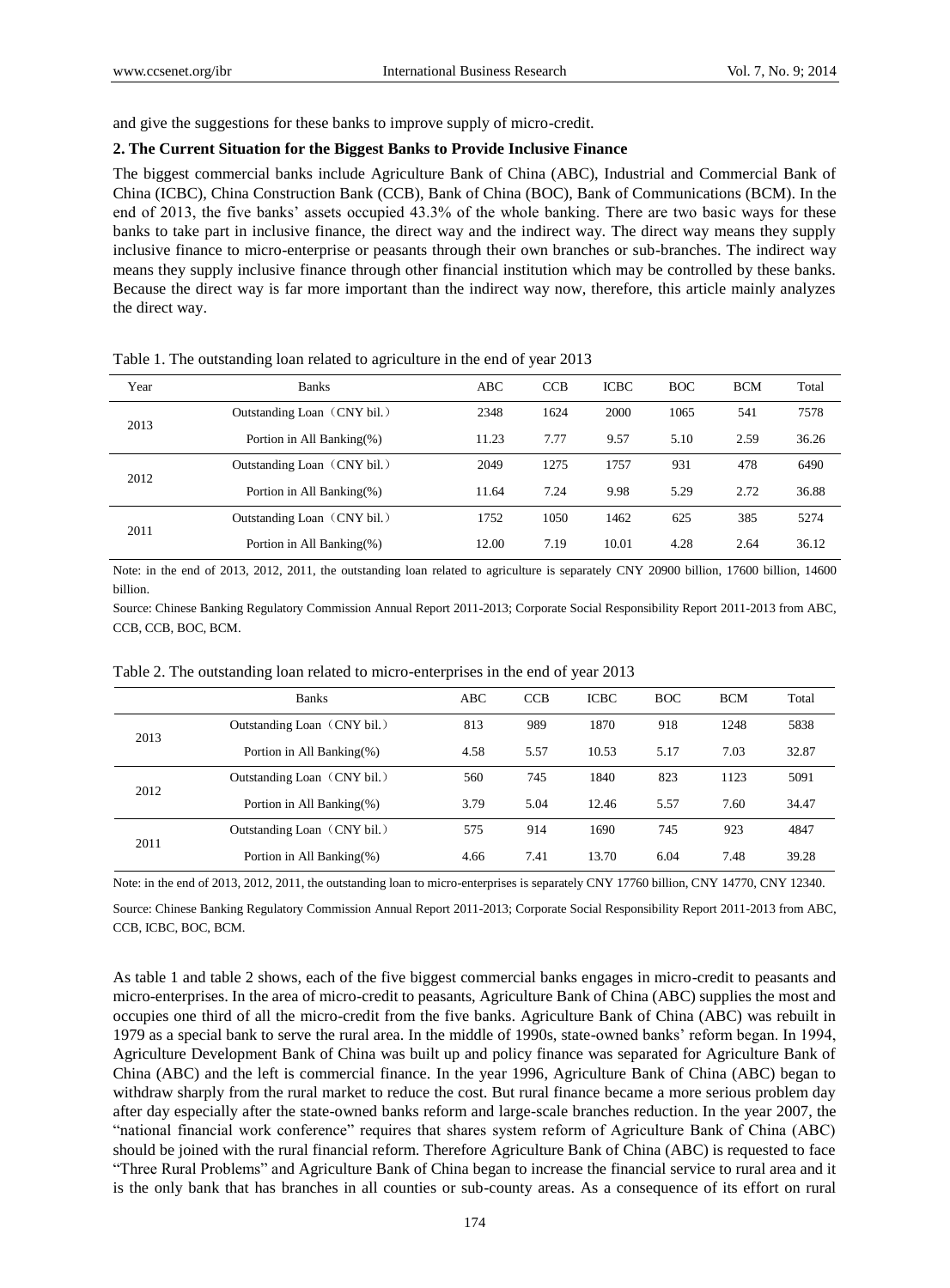financial market, it supply the most micro-credit to peasants among the five biggest banks.

In the area of micro-credit to micro-enterprises, Industrial and Commercial Bank of China (ICBC) performs the best among the five banks. In 1984, Industrial and Commercial Bank of China (ICBC) was built as a special bank to serve the enterprises and residents in urban area. And therefore it has the basis to serve micro-enterprises. After the year 1995, ICBC began to change from a special bank to commercial bank. From April 2005, ICBC began its share corporation reform. In recent years, ICBC regards supporting micro-enterprise as an important way to serve the real economy and keep on strengthening and innovating kinds of financial service that are suitable for micro-finance. ICBC has organized an independent system to serve micro-enterprises. By the end of July 2013, ICBC has set up 1443 special institutions to serve micro-finance and built a team of more than 15000 customer managers to serve micro-credit. As a result, ICBC is the bank that supplies the most credit to micro-enterprises among the five biggest commercial banks. It occupied about one third of the whole outstanding loan from the five banks.

The five banks occupied more than 36 percent of the whole outstanding loans to peasants in the year 2011 to 2013. They occupied almost 40 percent of the whole outstanding loans to micro-enterprises in 2011, and still more than 32 percent in 2012 and 2013. Therefore they play an important role in China's inclusive finance especially Agriculture Bank of China (ABC) and Industrial and Commercial Bank of China (ICBC).

#### **3. The Reasons for the Biggest Commercial Banks to Provide the Inclusive Finance**

According to the traditional theory, big commercial bank is not suitable to supply micro-finance, but in China, the biggest commercial banks play a very important role. Why?

#### *3.1 The Impetus from the Government Is a Very Important Reason*

In order to enlarge the supply of financial service to peasants and micro-enterprise, kinds of regulations from the government appeared. For example, Agriculture Bank of China (ABC) is required to face the "Three Rural" Problems (Problems about Agriculture, Rural areas and Peasantry)". Document NO.1 of the Central Government from 2004 to 2014 focuses on the "Three Rural Problems"; In 2009, the State Council's "several opinions on further promotion of the development of small to medium sized enterprises" require that more financial service should be given to micro-enterprise. And the most important is the requirement of "two 'no less than'" from China Banking Regulatory Commission which is put forward in 2010. "two 'no less than'" means the increment velocity of credit amount to peasants and micro-enterprise should be no less than that to the whole society and the increment of credit should be no less than that of the last year. In 2011, the objective of "two 'no less than'" is cancelled because of the tight credit environment and in 2012, it is recovered. And in fact, from 2009 to 2013, the banking has realized the objective for five years.

#### *3.2 Social Responsibility of Big Enterprise Is Another Reason*

Enterprise' social responsibility means that an enterprise should undertake the responsibility to staff, society and environment when it creates profit and is responsible to its shareholders. Enterprise, especially big enterprise should perform its social society. Financial support is an effective way to relieve poverty and everybody has the right to obtain convenient and flexible financial service with reasonable price. In China, peasants and micro-enterprise can not obtain enough financial service for a long time. Therefore, it's a social responsibility for banks especially the biggest bank to supply convenient and flexible financial service with reasonable price to these disadvantaged groups, although the service to them may be unprofitable. These five banks are the biggest in China's banking and more than half of the shares belong to the state, and therefore they should undertake the social society especially in the stage that financial service to peasants and micro-enterprises may be costly and unprofitable.

#### *3.3 That Financial Services to Peasants and Micro-Enterprises May Be Profitable Is Also a Reason*

According to the traditional theory and traditional loan pattern, when big bank supplies financial service to peasants and micro-enterprise, the credit amount is much smaller than that to large enterprise, therefore interest income will be far less, but the cost and the risk may be the same or higher because the customer may located in far-away rural areas and they don't have enough mortgage. Therefore, big banks are reluctant to supply credit to peasants and micro-enterprise. But the financial market' competition, especially in the big-enterprise market is severer, and the financial market that was ignored may be another profit resource. And in fact, this financial market that serves the peasants and micro-enterprise may be an attractive market when suitable loan patterns are adopted. In this market, the prominent problem is the shortage of mortgage or guarantee. These biggest banks have used kinds of effective way to solve this problem. Joint-guarantee is a popular pattern. Joint-guarantee means several peasants households or micro-enterprises (usually three or five) constitute an alliance to guarantee for each other.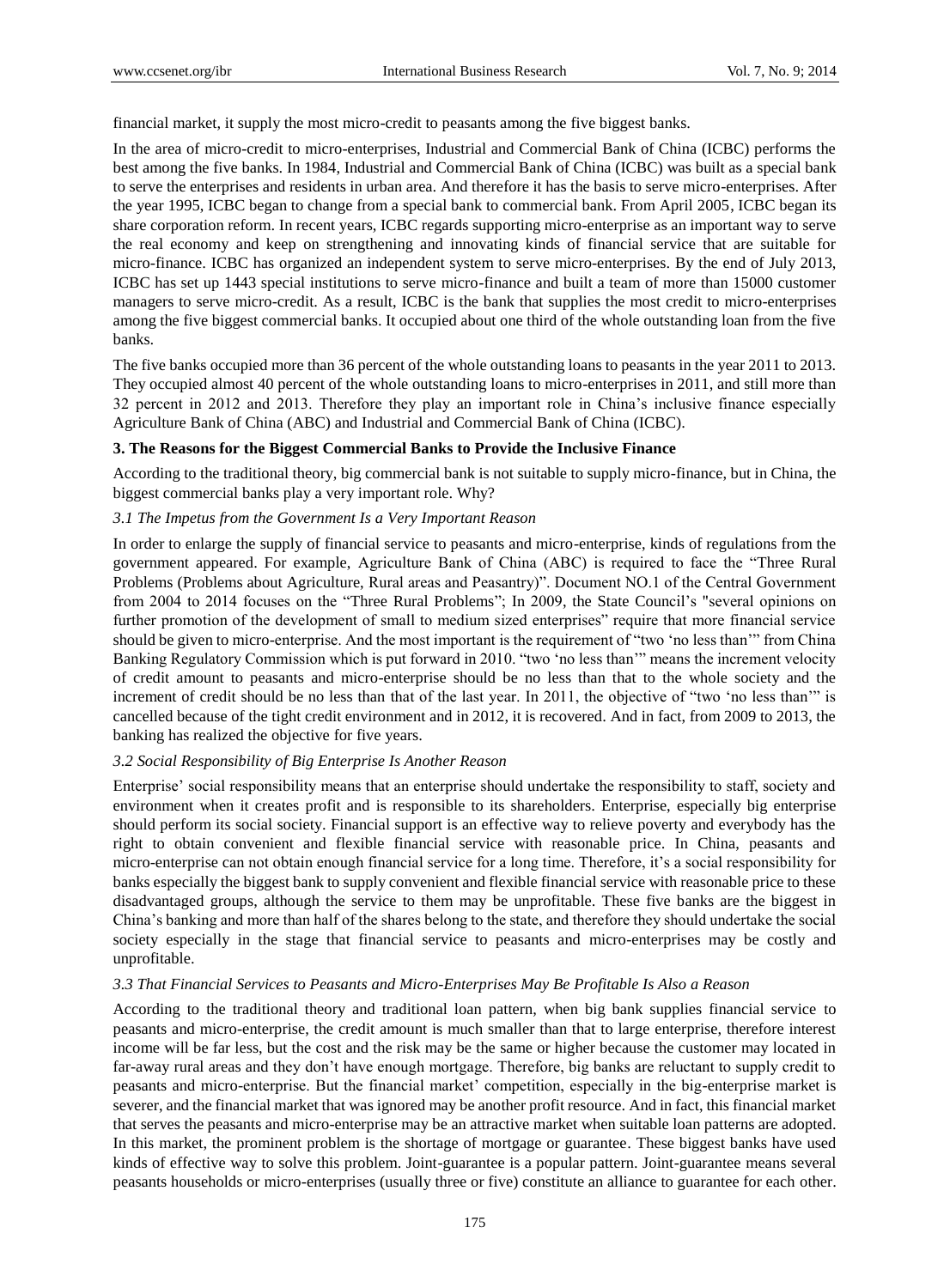This way can reduce sharply the risk of breach of contract. "Industry chain financing" means that the financial institution investigates the credit situation of a big enterprise which is the core of an industry chain. Then the financial institution may supply loan to many micro-enterprises that are in this industry chain. For example, from the beginning of 2013 to October of 2013, Industrial and Commercial Bank of China (ICBC) had expanded more than 10 thousand of micro-enterprises as customers according to the good credit situation of about 1300 core and big enterprises in respective industry chain. There are anther similar loan pattern called "business circle financing". These two ways can also solve the problem of information-asymmetry. In fact banks are more willing to enter this market face peasants and micro-enterprises than before.

## **4. The Problems and Suggestions for the Biggest Commercial Banks to Serve Inclusive Finance**

Peasants and micro-enterprises still can not obtain enough financing, and the financing price is still high. Only about 20 percent micro-enterprise can obtain financing and the interest rate is about 60 percent higher than the average level. Only 10% peasants can obtain financing according to the field-investigation of Shandong rural area in the early 2014 carried out by Shandong Normal University, P.R. China. Therefore more inclusive finance should be supplied by the biggest commercial banks.

Joint-guarantee can release the risk faced by the biggest commercial banks. But when a member that obtains loan from the biggest commercial banks breaches the contract, the guarantors' regular life and production will be damaged and maybe some of them may go bankruptcy and these kinds of affairs really happened in China.

―Industry chain financing‖ is a good way for commercial banks especially for big commercial banks to use in inclusive financing. This kind of financing way can solve the information asymmetry. It can also make the commercial bank to realize "bulk credit" which is particular suitable for big commercial banks. The commercial banks can supply to a large quantity of customers that in the an industry chain once they have investigate the core enterprise of that industry chain only for one time, which means large commercial banks can also supply a great deal of credit to micro-enterprises just like to big enterprise. The cost will be reduced largely. Besides, the biggest commercial banks will have more advantages when they face an industry chain that is all over the country. But unfortunately, in China, industry chains are insufficient, which means large number of micro-enterprises and peasants are not in an industry chain. And the problem of business circle financing is also similar, there are not enough business circles in China and many peasants and micro-enterprises are not belonged to a business circle.

So how to supply more inclusive financing to peasants and micro-enterprises?

Firstly, the government's coordination is needed. How to solve the problem of mortgage is typical important to obtain more credit. It is known for all that most peasants' approved mortgage is few. Their property that can be proved is forest ownership right, contractual operation right of land and homestead land use right, but the "three rights" can not be freely transferred currently. In order to realize the circulation of the "three rights", government's strength is needed. According to "Guarantee Law" and "Property Law", the mortgage of contractual operation right of land and homestead land is forbidden. But in 2008, "Third Plenary Session of the Seventeenth Central Committee of the Communist Party of China" points out that the circulation of contractual operation right of land is permitted. There's no law restriction of circulation and mortgage of forest ownership right. Although there are some law conflicts, the experiment of the mortgage of the "three rights" has been carried out in the effort of the government. In order to solve the problem of information asymmetry and reduce the overall cost of information seeking, the set up of Credit System is very important. China's government is pushing forward the construction of micro-enterprise credit system and rural credit system. In order to attract more commercial banks to enter this inclusive finance, some bonus, tax preference and financial business preference are needed.

Secondly, the biggest banks should join in inclusive financing with more ways. They should develop more credit patterns to serve the peasants and micro-enterprises. An important way is to connect closely with local situation. For example, when supply credit to peasants, the commercial bank can employ a local resident as "loan officer" who is familiar with the credit status of local residents and he can provide information to the commercial banks. Another important way is to join in inclusive financing indirectly. It is true that when big commercial banks supply credit to one customer, they don't have advantages compared with small-size local banks. But they can join in small-size local banks though capital injection.

Thirdly, the biggest banks should also control the risk and develop not too fast. It is unavoidable that the risk in market to peasants and micro-enterprises is higher than the average level. And it is a new career for these banks and some risk is unavoidable. Therefore the risk control should be paid much attention to. Besides, although inclusive finance is a career that highly encouraged by the government, the commercial banks should not develop too fast in this area. The basic rule is stable operation. Once they develop too fast, the risk may be large and the profit may be low, which will damage the enthusiasm to supply inclusive financing.